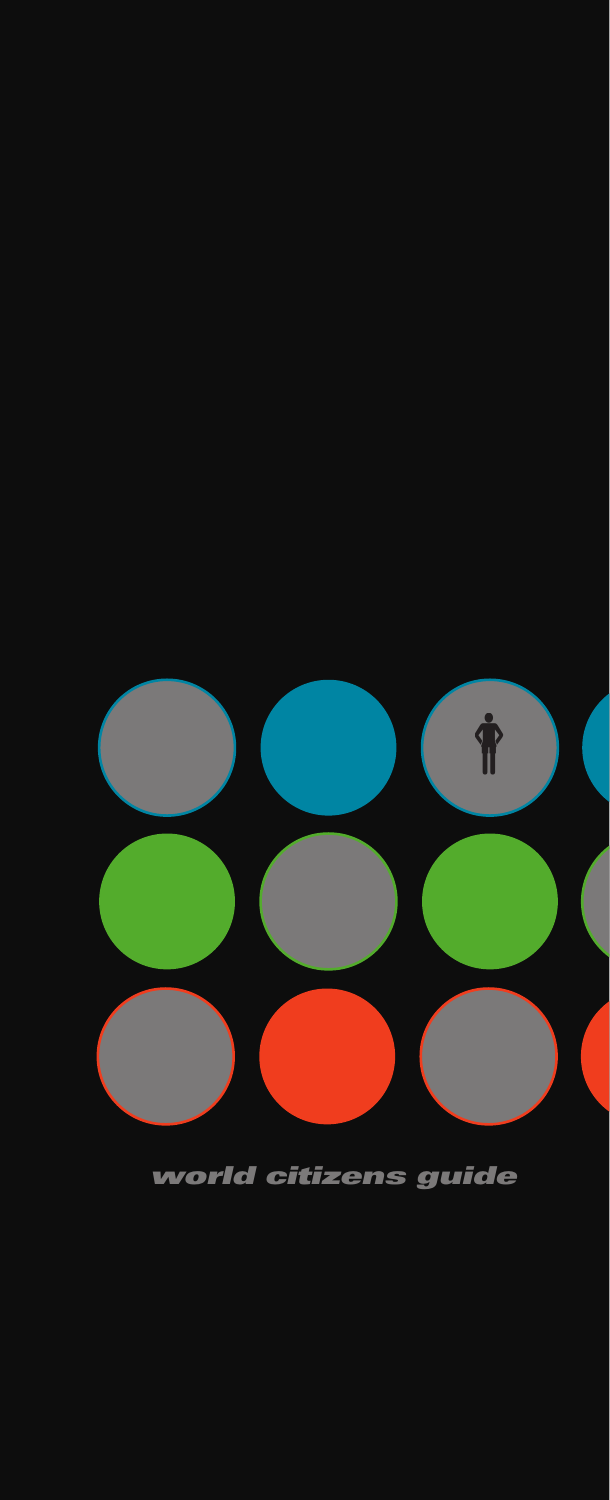## **Practical advice for Americans traveling abroad**

**If your travels take you outside the United States, this primer on "world citizenship" may be helpful.** 

For years, many people in the world have had a great fondness for America. They have admired our culture, our products and our cheerful, fun-loving nature. In recent years,

however, there has been a significant shift in those feelings. Research studies show that, for a number of reasons, "favorablility" ratings for America are declining around the world.

While it is true that the rise in negative feelings toward us may result from perceptions more than reality, it is also true that perceptions are powerful opinion makers. You, and the 55-60 million other Americans

**We've added side notes of a few interesting facts about different countries and cultures. If you want to read more, visit the World Citizens Guide site for addtional travel information and resources. worldcitizensguide.org**

who travel abroad each year, have a unique opportunity to change at least some impressions of us from negative to positive. By following the few simple suggestions in this guide, you can have a better travel experience while showing America's best face to those you visit.

## 25 simple suggestions  $\left\{\phi\right\}$

Look. Listen. Learn. New places mean new cultures and new experiences. Don't just shop. See the sights, hear the sounds and try to understand the lives people live.

**Smile. Genuinely.** It's a universal equalizer.

#### Think big. Act small. Be humble.

In many countries, boasting is considered very rude. It's easy to resent big, powerful people. Assume resentment as a default and play down your wealth, power and status. When Americans

**In 2003, over 7,300,667 U.S. passports were issued.** 

meet each other for the first time, our job (and implied status) is a key part of "who" we are, and how we introduce ourselves. This is less important elsewhere, and can be perceived as braggadocio.

Live, eat and play local. Once you get

to know other Americans, don't start ignoring locals you knew before. Most people believe that Americans have the most fun when they are in their own company. Prove them wrong. The world is full of interesting and exciting things, people and places you might never have heard of. Take some of it in.

**In Japan, it is considered rude to look at a person directly in the eye for more than a few seconds.**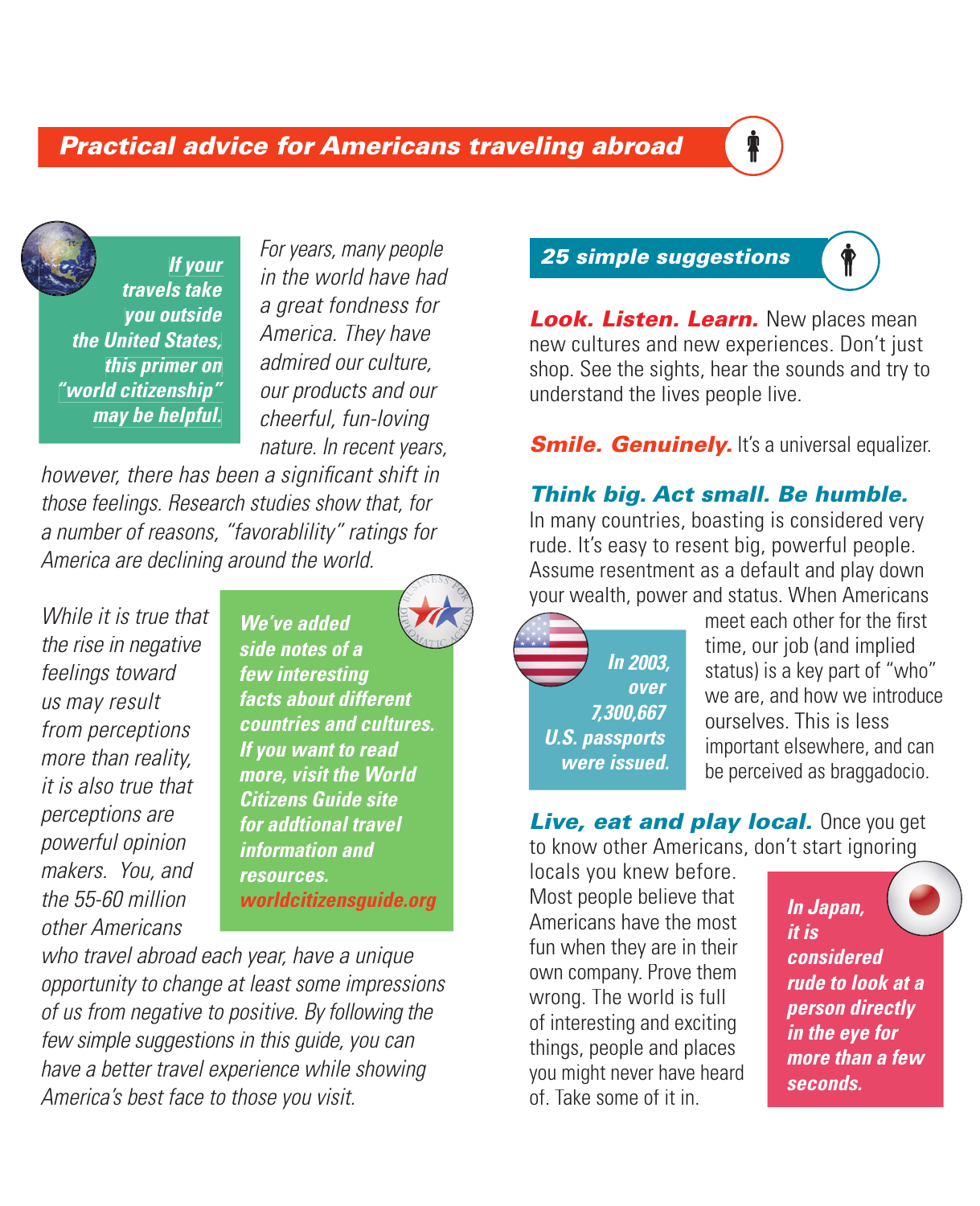**Be patient.** We talk fast. Eat fast. Move fast. Live fast. Many cultures do not. In fact, time is understood very differently around the world. In the short term, speed and instant satisfaction are less important than enjoying a new culture.

**Celebrate our diversity.** We are a giant patchwork of many cultures, and not the singular people others envision. Find a way to share that.

**Become a student again.** Everybody abroad may not be aware of occurrences that are obvious for you (movies, music, baseball, Super Bowl winners, etc.) Try to find a few topics that are most important in the local popular culture.

### Try the language.

Try to speak some of the language even if the only thing you can say is "Hello." And "Thank you." It's okay to sound like a child. Making the effort is more endearing than off putting.

**Mandarin, English, Hindi, Spanish, Arabic, Bengali, Portuguese and Russian. If you can say hello in these languages, you can greet over half the people in the world.** 

#### Refrain from **lecturing.** Whether

on pollution, energy usage or the environment, it's not a polite stance. Nobody likes a know-itall, and nobody likes a whole nation of them. Rightly or wrongly the U.S. is seen as appointing itself as policeman, judge and jury to the world. Be aware of this perception and try to understand other viewpoints.

## Dialogue instead of monologue.

When you're talking about the U.S. and your life there, ask people you're visiting how what you've said compares to what they do and how they live in their country.

**In most European countries, the correct way to wave hello and good-bye is palm out, hand and arm**  stationary, fingers **wagging up and down. Common American waving means no–except in Greece, where it is an insult.** 

### Use your hands. Watch your feet.

Gestures are a powerful language in any culture. Gestures are easier to learn than a language. Study up on them. Combine a basic knowledge of gestures with some very basic language to help you communicate better and more quickly.

#### Leave the clichés at home. Our clichés often don't mean much or

maybe anything to people of other cultures and they are difficult to translate.

**Be proud, not arrogant.** People around the world are fascinated by the U.S. and the lives we Americans live. They admire our openness, our optimism, our creativity and our "can-do" spirit. But that doesn't mean they feel less proud of their country and culture. Be proud of being an American, but resist any temptation to present our way as the best way or the only way.

**Keep religion private.** Globally speaking, religion is not something you wear on your sleeve. Often it is considered deeply personal -- not public. Some may have no knowledge of the Bible, nor is it appropriate to tell them about it unless you are a professional missionary identified as such.

**Be quiet.** Less is more. In conversation match your voice level to the environment and other speakers. A loud voice is often perceived as a bragging voice. Casual profanity is almost always considered unacceptable.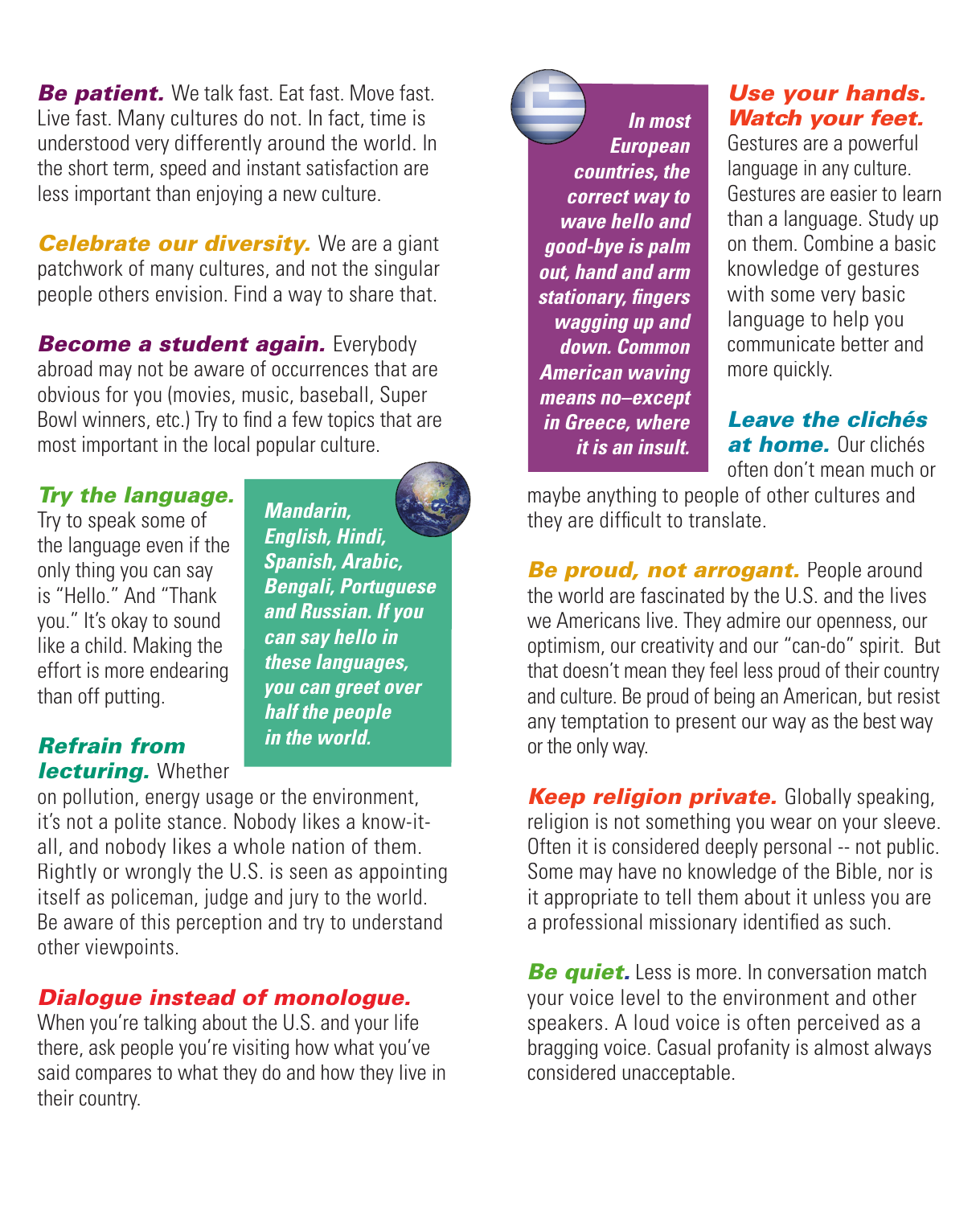**Check the atlas.** You may not believe anyone could confuse "Australia" with "Austria," but it happens. Everyone's home is important to them. It's helpful if you familiarize yourself with local geography.

**In Norway, 40% of the Parliament and almost half of the cabinet positions are fi lled by women.**

#### Agree to disagree respectfully.

Surely, there are people who object to actions or activities of our government, our industries and our culture. Not every objection is the same. Listen politely. Then respond appropriately.

#### Talk about something besides

**politics.** Make yourself aware of the political environment of the region but don't offer a view if you don't have to. If pushed, ask the people with whom you're having a conversation what their thoughts are. Listen first. Then speak. And leave politics alone if you can. Speak of culture, art, food or family if you need another topic.

#### Be safety conscious, not fearful.

If you went to certain parts of any city in the U.S., you'd watch your wallet and make sure you had

your wits about you. So why should it be any different anywhere else?

#### Dress for respect.

Americans are fundamentally a casual people. Jeans, T-shirts and sneakers work for many of us much of the time, but there are people in other countries that believe

**In Lebanon, people do not ask about someone's religion because that would mean they are categorizing someone.** 

**Thailand, it is actually illegal to leave the country with an image of Buddha.**  such casualness is a sign of disrespect to them and their beliefs. Check out what is expected and bring scarves, headwear or whatever might be required.

#### Know some global sports trivia. Many

countries don't play or watch American sports. So avoid filling your conversations with U.S. sporting allusions.

There's a good chance people will not understand.

**Keep your word.** If you say that you will e-mail, find that book or baseball cap and send it, then make sure that you keep your promises.

**RANDIS There are at least 300 languages spoken in India.** 

**Show your best side.** Americans are a kind and generous people. You can help dispel the stereotype of the Ugly American; impress people with your kindness, curiosity and fair nature.

Be a traveler, not a tourist. Before you touch down in another country, learn as much as you can about it. Go beyond the guidebooks and pick up some of the music and the literature of the land. If you can, rent some movies from that country. Go online and search for information about the places you want to visit. You can get a great start through the resources we've put together at the World Citizens Guide website.

## worldcitizensguide.org

**Have a wonderful trip!** Make new friends. Bring back the best of the world and leave a little of the best of yourself wherever you go. Share this World Citizens Guide with a friend.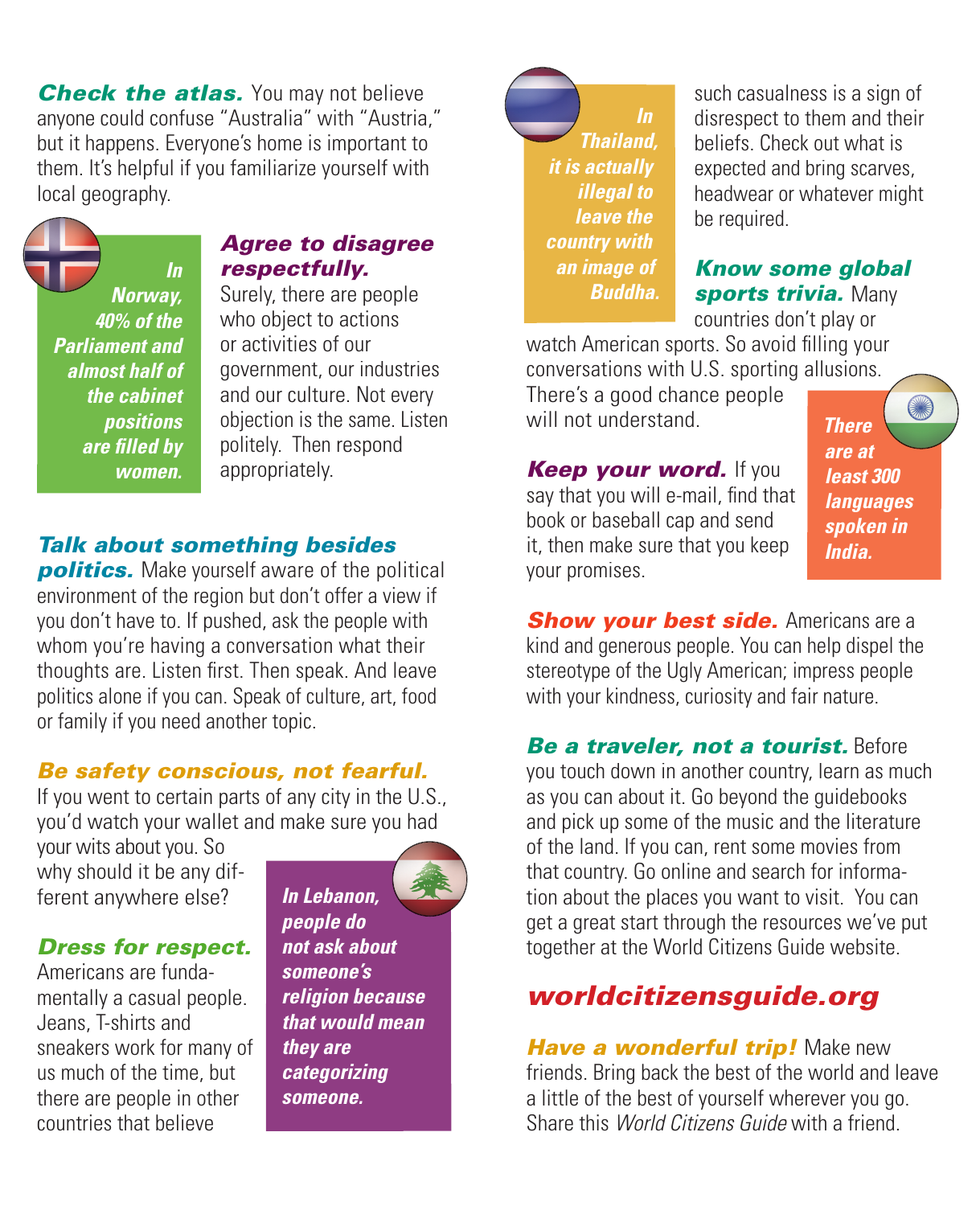# You are a citizen of a very diverse world.

If we shrank the earth's population to a "global village" of only 100 people and kept all the existing human ratios, there'd be:

- 61 from Asia
- 21 from China
- 17 from India
- 13 from Africa
- 12 from Europe
	- 5 from the U.S.
	- **1** from Australia and New Zealand
- 22 who speak a Chinese dialect, 18 of whom speak Mandarin
	- **9** who speak English
	- 8 who speak Hindi
- 50 females
- 50 males
- 32 Christians
- 68 non-Christians. 15 of whom are nonreligious
- 19 Muslims
- **6** Buddhists
- 1 Jew
- 30 who have enough to eat
- 88 old enough to read. 17 of whom cannot read at all 1 teacher

# and you are one person traveling that world.

| <b>İ</b>           |  |  | <b>乔柬乔柬乔柬乔柬乔</b>           |  |  |
|--------------------|--|--|----------------------------|--|--|
| <b>Å</b>           |  |  | <b>. * * * * * * * * *</b> |  |  |
| <b>Å</b>           |  |  | <b>^********</b>           |  |  |
|                    |  |  |                            |  |  |
|                    |  |  |                            |  |  |
| <b>Å</b>           |  |  |                            |  |  |
| $\dot{\mathbf{r}}$ |  |  |                            |  |  |
| $\mathbf{\dot{P}}$ |  |  |                            |  |  |